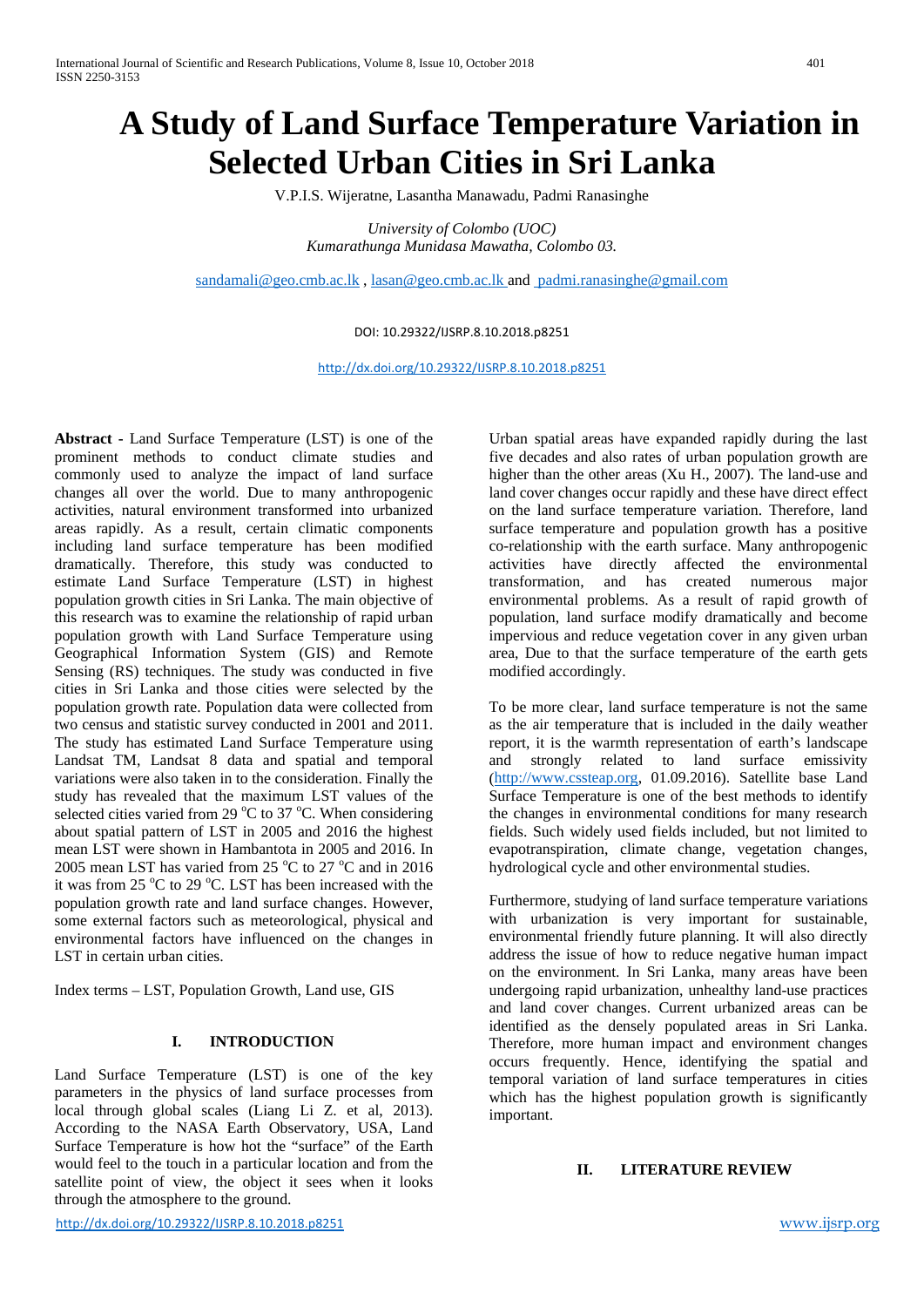Satellite base Land Surface Temperature is one of the best factors to identify the environmental conditions and a key parameter for decision making. Remote Sensing is one of the main spatial data acquisition method and that process involves in collection of data, processing of data, analysis of the data or using the data for decision making process. Land Surface Temperature calculation mainly uses thermal remote sensing and thermal bands of the satellite images. Thermal remote sensing is clearly different from remote sensing and uses the optical and microwave region of the electromagnetic spectrum. Thermal Infrared lies between 8 – 14 µm wavelengths of the electromagnetic spectrum. Thermal remote sensing measures emitted radiation for temperature estimation and these measurements give the radiant temperature of a body, which depends on two factors kinetic temperature and emissivity (Prakash A., 2000). Thermal remote sensing is very useful to identify the surface temperature of the earth surface and there are so many applications based on the land surface temperature. Such as, climate change, water management, land-use and land cover changes, fire monitoring, volcanology etc. Different satellite systems provide thermal data for analysis and AATSR, AVHRR, MODIS, and Landsat are some of them.

Land Surface Temperature estimation based research are common conducting in these days. Many research have documented the impact of urbanization and vegetation cover changes on climate and several of them focused mainly on Urban Heat Island (UHI) effects in the central core of urban areas. Some studies have mainly focused only on LST for green space planning in urban areas (Wardana I.K., 2015). However, very limited number of studies have been done to analyze the relationship between urban population growth and LST. Population shift to the urbanized and urbanizing areas resulted in residential expansion and created impervious, constructed surfaces, which predominantly influences the changes of land surface temperature. Land surface temperature estimation is essential for urban planning to mitigate the local climate changes and to create sustainable development within the region.

### **III. OBJECTIVES**

The main purpose of this research was to examine the effect of rapid urban population growth on land surface temperature. GIS and RS techniques being used for that purpose.

# **Specific objectives**

Identify Land Surface Temperature for the highest population growth cities in Sri Lanka



• Compare spatial and temporal variation of Land Surface Temperature in selected urban cities

# **IV. STUDY AREA**

The study area consists of five cities in Sri Lanka and those areas were selected by the rapid population growth rate according to the census 2011. According to this concept, selected cities are Kadugannawa, Gampola (Cities in the Central province), Bandarawela (Uva Province), Balangoda (Sabaragamuwa Provience), and Hambantota(Southern Provience). The absolute and relative locations are shown in figure 01.

Figure 01: Location Map of Five Selected Urban Cities in Sri Lanka Source: Urban Development Authority, 2016

#### **V. METHODOLOGY**

Remote sensing data and census data were used in this study. Satellite data were obtained for two different years 2005 and 2016. March 17, March 26, 2005 and March 24, March 31, 2016 were selected due to satellite data availability. Landsat TM and Landsat 8 data were analyzed to estimate Land Surface Temperature and land use and land cover map. Red, NIR and Thermal band were used for this analysis. Cloud cover of the obtained images were less than 10% and all remote sensing data were obtained from <http://earthexplorer.usgs.gov/> website of United States Geological Survey (USGS). Surface temperature were extracted using Arc GIS 10.1 software.

2001 and 2011 census data were obtained from Department of Census and Statistics, Sri Lanka. All population data were analyzed using MS Excel 2013.

#### • **Methods**

Research methodology can be discussed in to several parts using the objectives. The methodologies can be explained as bellow.

#### **Identify the highest population growth cities**

Population growth rate was calculated to identify the highest population growth cities in Sri Lanka. Population Growth Rate means increasing of number of individual population in a given period. In this calculation population census 2001 and 2011 data were used to calculate population growth rate and the formula identified as bellow;

**(Eq 01:)**

$$
PR = \frac{(V_{\text{Present}} - V_{\text{Post}})}{V_{\text{Post}}} \times 100
$$

**Where:**

PR = Percent Rate  $V_{Present} = Present$  or Future Value  $V_{\text{Fast}}$  = Past or Present Value

[www.ijsrp.org](http://ijsrp.org/)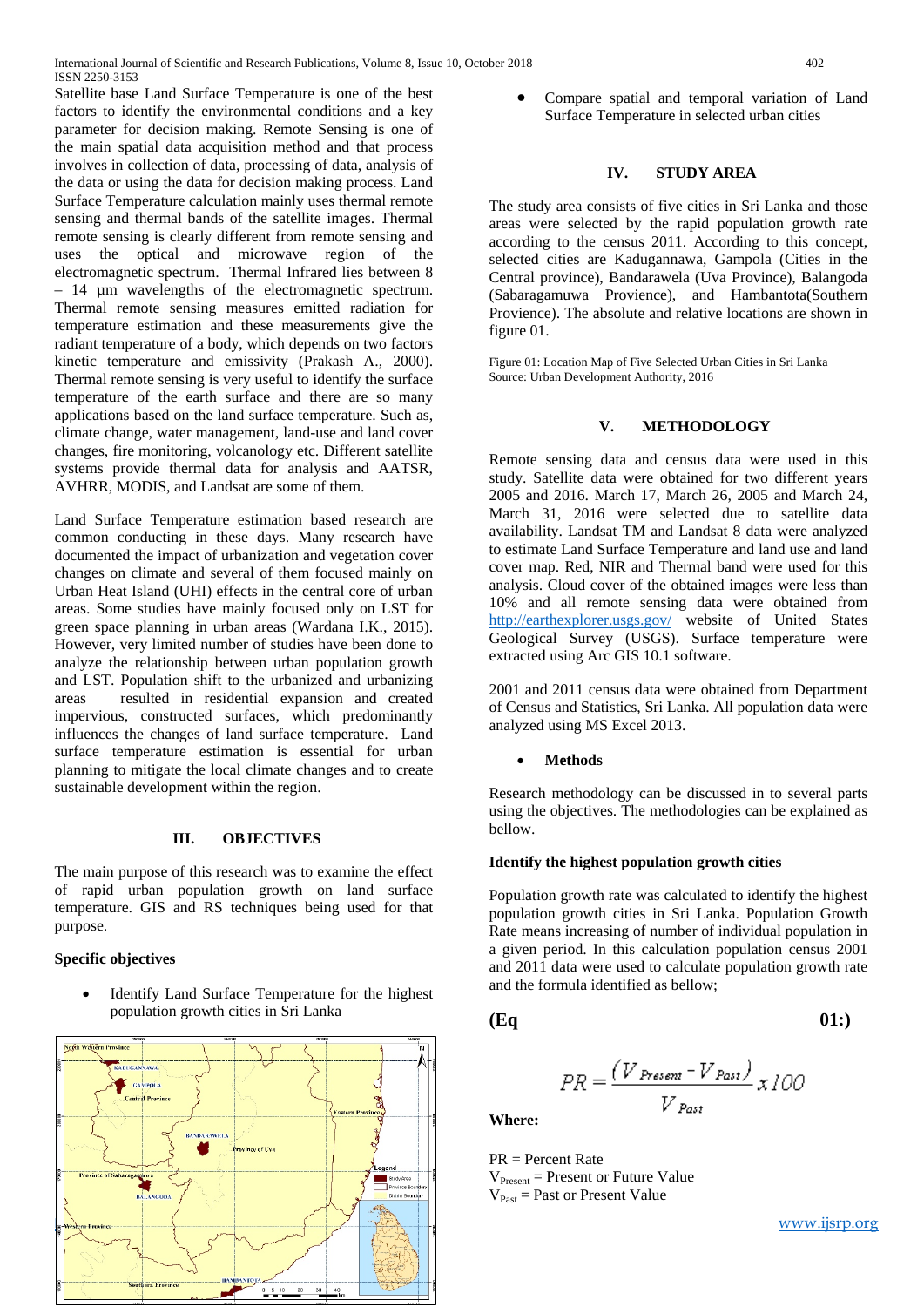International Journal of Scientific and Research Publications, Volume 8, Issue 10, October 2018 403 ISSN 2250-3153

The annual percentage growth rate is simply the percent growth divided by N, the number of years [\(http://pages.uoregon.edu](http://pages.uoregon.edu/) , 01.10.2016).

#### **Calculate Land Surface Temperature**

Several formulas were used to estimate Land Surface Temperature for urban areas and Landsat Thermal and Visible bands were used. Image preprocessing was done to minimize satellite errors, and Radiometric and atmospheric errors were corrected using Radiance Scaling Factors Provided in Landsat Metadata File. To estimate land surface temperature, used red, near infrared and thermal bands of Landsat images. Normalized Vegetation Index (NDVI) is also a necessary factor to estimate land surface temperature and red and near infrared bands of Landsat images were used to create NDVI for year 2005 and 2016. The following formulas were adopted to calculate land surface temperature.

Formula used for calculate land surface temperature:

**(Eq 02:)**

**LST= (BT / 1+ W\* (BT/P) \* ln (e))** 

#### **Where:**

 $BT = At$  satellite temperature

 $W = Wave$  length of emitted radiance (11.5 um)

 $P = h^*$  c/s (1.438\*10^-2mk)

h = Planck's constant  $(6.626 * 10<sup>0</sup> - 34)5$ )

 $e =$  Velocity of light (2.998  $*$  10^ 8 m/s)

(Oluseyi I.O. *et al*, 2009)

To calculate this formula, several formulas have been conducted such as brightness temperature and calculate normalize vegetation index (NDVI). In Landsat thermal band data can be converted from spectral radiance to brightness temperature, and the thermal constants are indicated in metadata file. The formula can be shown as bellow;

**(Eq 03:)**

$$
T = \frac{K_2}{\ln(\frac{K_1}{L_\lambda}+1)}
$$

Where:

$$
T = At satellite brightness temperature (K)
$$

$$
L_{\lambda} = \text{TOA spectral radiance (Watts/( m2 * srad * \mu m))}
$$

- $K_I$  = Band-specific thermal conversion constant from the metadata (K1\_CONSTANT\_BAND\_x, where x is the thermal band number)
- $K_2$  = Band-specific thermal conversion constant from the metadata (K2\_CONSTANT\_BAND\_x, where x is the thermal band number)

Above equations directly taken from the [http://landsat.usgs.gov/Landsat8\\_Using\\_Product.php](http://landsat.usgs.gov/Landsat8_Using_Product.php) .

Otherwise NDVI was calculate to deriving Land Surface Temperature and that formula can be mention as bellow;

**(Eq 04):**

$$
NDVI = \frac{NIR - RED}{NIR + Red}
$$

The NDVI is used for calculate the velocity of light. Those formulas can be indicated as bellow;

## **(Eq 05):**

Proportion of Vegetation (PV) =  $(NDVI - NDVI_{min})$  $NDVI_{max} - NDVI_{min}$ ) 2

#### **(Eq 06):**

 $e = 0.004 \text{ PV} + 0.986$ "

Those formulas were identified to deriving Land Surface Emissivity (LSE) in this study.

Finally, those methods were compared to identify the relationship between the rapid population growth and the land surface temperature. Mean temperature of cities were extracted using zonal statistic method in ArcGIS 10.1. Those values compared with population density of selected cities in Sri Lanka using correlation statistics methods. Also identified mean temperature for each land-use and land cover types and compared their relationship to identify the variation of Land Surface Temperature.

#### **VI. RESULTS AND DISCUSSION**

Rapid urban expansion and rapid population growth in urban areas can be identified in Sri Lanka. Thus, Land Surface Temperature estimation is very important in those areas. Table 01 shows the descriptive statistics of Land Surface Temperature for selected ten cities and Figure 02 show a graphical representation of the Land Surface Temperature during period of March, 2005 and March, 2016.

Selected city areas for this study have shown highest population growth rate than the other cities in Sri Lanka and also these cities shown approximately more than 70% builtup/ homestead lands. Therefore, rapid population growth as well as surface changes in those areas can be concluded as the main reason for increasing maximum LST values in selected city areas. According to the table 01, maximum LST values of the selected cities varied from 29  $^{\circ}$ C to 37  $^{\circ}$ C.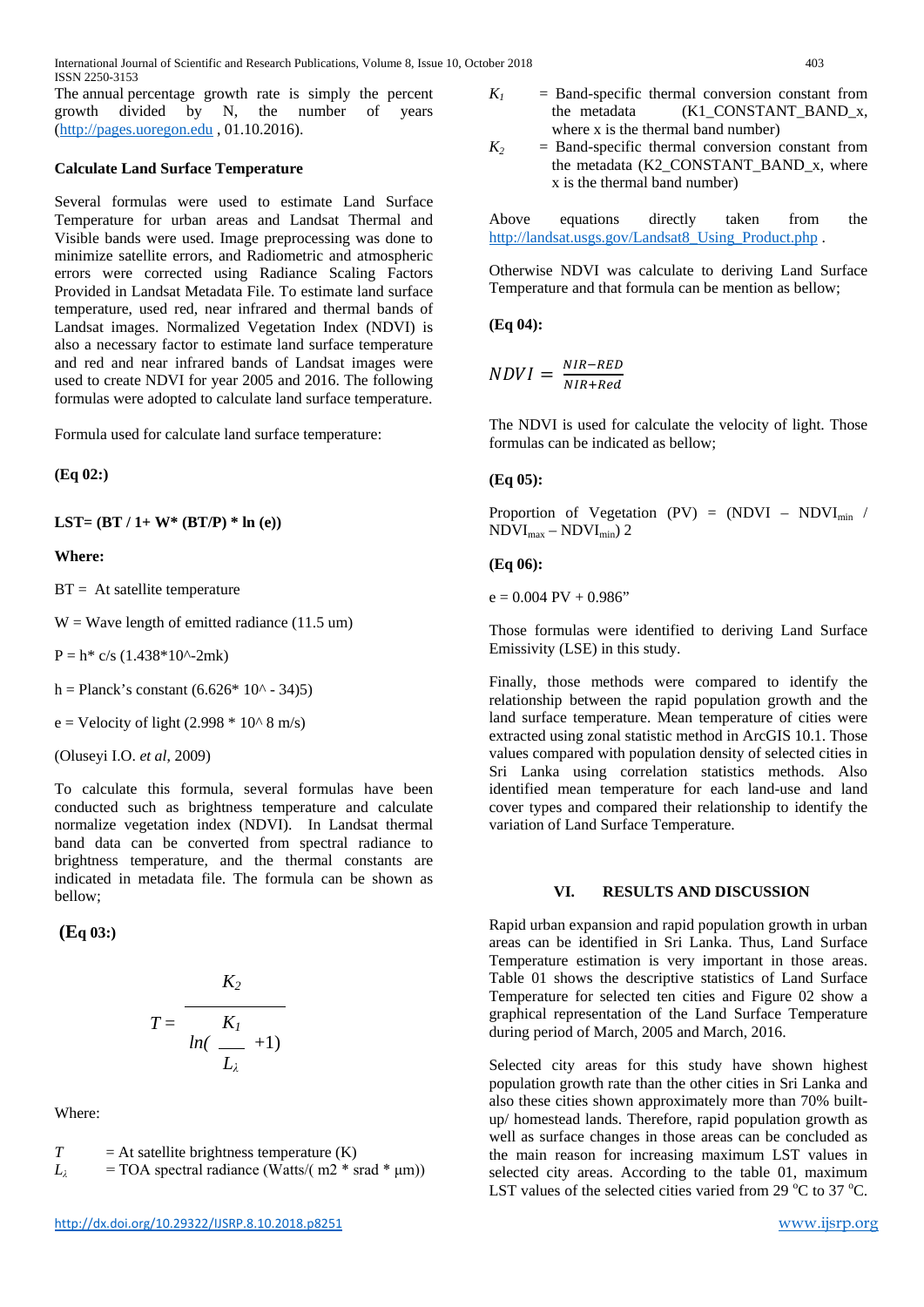When considering about spatial pattern of LST in 2005 and 2016 the highest mean LST were shown in Hambantota in 2005 and 2016. In 2005 mean LST has varied from 25  $^{\circ}$ C to 27 °C and in 2016 it was from 25 °C to 29 °C.

When considering the temporal pattern, the temperature has increased in 2016. According to the extracted mean temperature difference (Table 02) in 2005 and 2016, LST has been increased in five cities (Figure 03); Hambantota  $(2.491^{\circ}C)$ , Bandarawela  $(0.746^{\circ}C)$ , Gampola  $(0.291^{\circ}C)$ ,

| City        | Mean<br><b>Temperature</b><br>(2005) | Mean<br><b>Temperature</b><br>(2016) | <b>Difference</b> |
|-------------|--------------------------------------|--------------------------------------|-------------------|
| Hambantota  | 27.290                               | 29.781                               | 2.491             |
| Bandarawela | 25.313                               | 26.059                               | 0.746             |
| Gampola     | 26.942                               | 27.233                               | 0.291             |
| Kadugannawa | 26.081                               | 26.273                               | 0.186             |
| Balangoda   | 25.986                               | 25.988                               | 0.002             |
| -- -        | (0, 1, 0, 1, 0, 0, 0)                | .                                    | (0.0000)          |

Kadugannawa (0.186 °C) and Balangoda (0.002 °C). In those cities Maximum LST has shown as Hambantota (37.169°C), Bandarawela  $(33.173^{\circ}C)$ , Gampola  $(34.652^{\circ}C),$ Kadugannawa (32.27 °C) and Balangoda (29.699 °C) (Figure 02). The Highest temperature values has been identified in built-up areas within the selected cities. The mean

**City Population March 2005 March 2016 March 2016 City Growth Rate March 2005 March 2016 Minimum Temperature Maximum Temperature Mean Temperature Minimum Temperature Maximum Temperature Mean Temperature** Kaduwela 94.148 | 24.00 | 29.466 | 26.081 | 24.158 | 32.27 | 26.273 Bandarawela 25.678 | 23.719 | 32.669 | 25.313 | 23.374 | 33.172 | 26.059 Hambantota 10.869 24.00 33.054 27.29 24.057 37.169 29.781 Gampola 5.596 | 23.888 | 32.521 | 26.942 | 24.16 | 34.652 | 27.233 Balangoda 3.688 23.881 31.811 25.986 23.563 29.699 25.988

temperature values of different land use types also subjected the consideration (Table 03). In figure 04 shown correlation between the LST and NDVI of selected five cities. According to the figure 04, High crowded areas can be identified in these cities. The LST value gradually increased with density of built-up areas.

Table 01: Descriptive Statistics of LST for Selected Cities in 2005 and 2016

Further, data analysis shows that during the year 2016 Land Surface Temperature has been increased than 2005 in all selected cities. Also, Maximum LST values have increased in above mentioned cities.

Comparing the trend of LST in two different study periods,

Source: Department of Census and Statistics, 2016 & Landsat image, 17/26 March 2005 and **HAMBANTOTA**<br>Cities Which had higher LST in 2016 clearly indicate high [population growth rate](http://earthexplorer.usgs.gov/) and more built-up/homestead areas than year 2005. As mentioned earlier, it is interesting to notice that some cities shown a small variation of its LST in 2016. Therefore, based on the data, a conclusion was made that weather patterns, environmental and geographical factors and additional issues may have influence on the expected results, other than the rapid population growth and land surface changes.

In analyzing of different factors that may be a reason for decreasing the LST in some cities, major focus was on the factors that can effect the surface temperature variation were taken to consideration. Even though, the study considered land use changes in the area as the major factor, as an

example satellite images in Hambanthota area shows higher LST values in 2016 than 2005, while both areas have more build up areas in 2016 than 2005.According to figure 04, can conclude that land use pattern changes of those areas were affected by the increase of LST value in 2016.

Weather pattern such as rainfall data for particular study period were taken into the consideration as a major reason for reducing Land Surface Temperature. As the rain droplets can absorb temperature/heat in the atmosphere, collectively LST can be reduced. The study period of March was selected due to it being considered as one of the least rainfall occurrence month in Sri Lanka, but certain variations in rainfall pattern can be expected.

Table 02: Mean Temperature Difference in 2005 and 2016 for Selected **Cities** 

Source: Landsat image, 17/26 March 2005 and 24/31 March 2016 from <http://earthexplorer.usgs.gov/>

Daily rainfall data for year 2005 and Year 2016 are shown in Table 04. Rainfall data were received from the Meteorological Department, Sri Lanka and if the selected

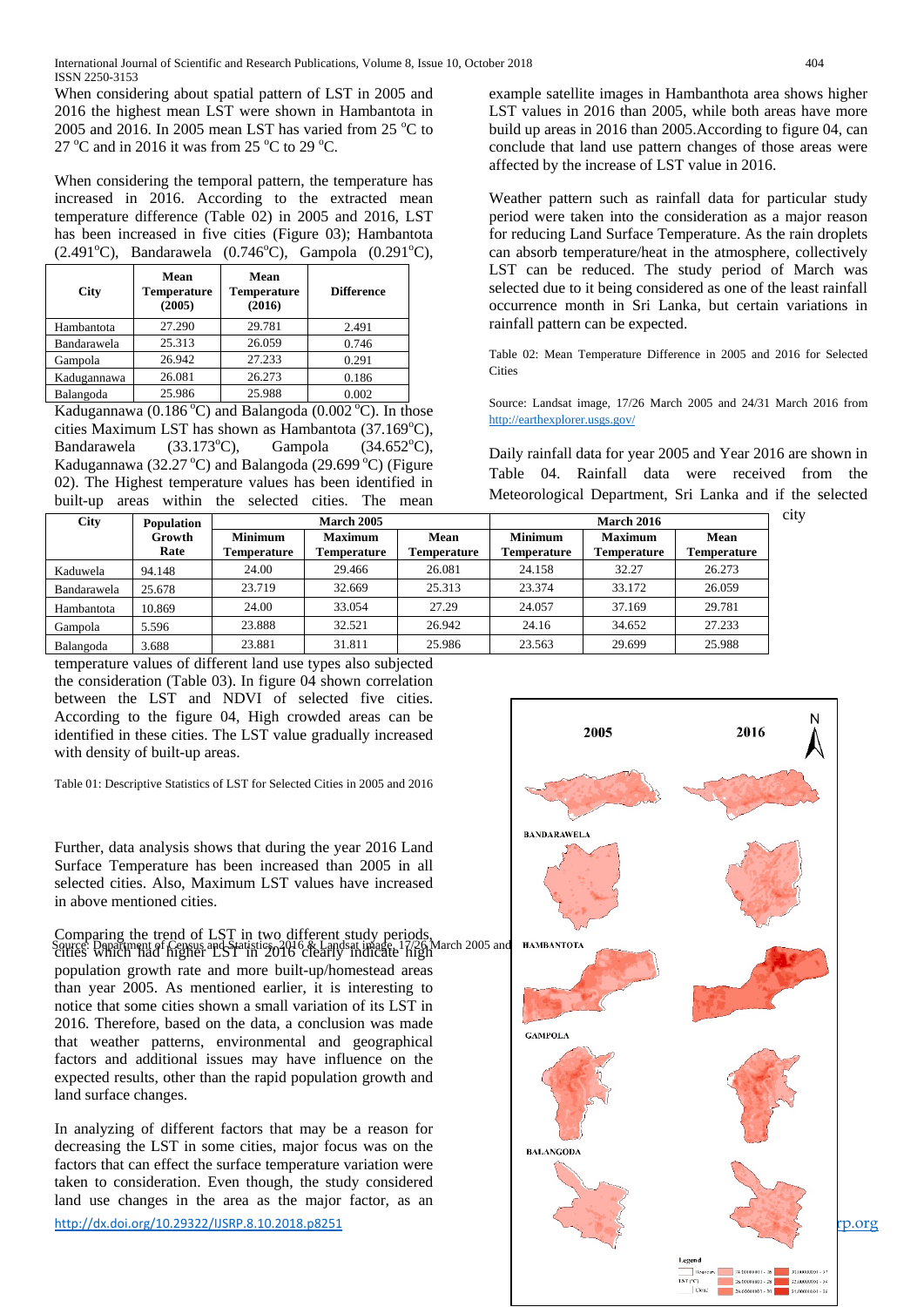| <b>City</b> | Rainfall $(mm)$ –<br>17/26 March 2005 | Rainfall $(mm) - 24/31$<br>March 2016 |
|-------------|---------------------------------------|---------------------------------------|
| Kadugannawa |                                       |                                       |
| Gampola     |                                       |                                       |

hasn't a rainfall collecting station, data from the nearest station were taken. As expected March 2005 indicate as a dry season for the most of the country, and none of the selected cities had not received any precipitation. However, only two cities Kadugannawa and Gampola had received some precipitation during March 2016. Hence, rapid population growth and land surfaces changers occurred due to the rapid urbanization in Kadugannawa and Gampola, precipitation initiated the changes of expected Land Surface Temperature.

Figure 02: Graphycal Representation of Land Surface Temperature Distribution in Five Cities

Source: Landsat image, 17/26 March 2005 and 24/31 March 2016 from http://earthexplorer.usgs.go

Hambantota area had not received any precipitation during March 2005 and March 2016. Therefore, the LST has been increased than the other cities.

Table 03: Mean Temperature for Different Land use Types in 2016

| <b>Land-use</b>     | <b>Mean temperature</b><br>$(^0C)$ |  |
|---------------------|------------------------------------|--|
| Homestead/Built-up  | 29.69                              |  |
| Coconut             | 26.82                              |  |
| Rubber              | 26.23                              |  |
| Tea                 | 26.79                              |  |
| <b>Water Bodies</b> | 26.46                              |  |

Source: Landsat image, 24/31 March 2016 from <http://earthexplorer.usgs.gov/>



Figure 03: Mean LST for Selected Cities in 2005 and 2016

Source: Landsat image, 17/26 March 2005 and 24/31 March 2016 from <http://earthexplorer.usgs.gov/>

In contrast the city of Kadugannawa has shown relatively different situation than other cities. In March 2005, Kadugannawa shown 26.081 °C mean temperature value and in 2016 it shown as  $26.273 \degree C$ , but it can be identified as the highest urban population growth city in Sri Lanka. Therefore, precipitation has made any significant changes on LST in the area and the elevation can be considered. In geographical /location consideration of Kadugannawa, we

see that it is situated on a higher elevation area than the other cities. Therefore, changes in local wind patterns and air temperature influence on the lower differences of LST in 2016 than March 2005. Bandarawela shown as the second highest population growth rate city in Sri Lanka but it has also gotten the same impact due to the physical changes of the environment.

Table 04: Daily Rainfall data for LST estimated dates in two different study period

Source: Department of Meteorological, March 2005 & March 2016.

According to the above results, can conclude that LST has been increased with the population growth rate and land surface changes. However, some external factors such as meteorological, physical and environmental factors have influenced on the changes in LST in certain urban cities.

#### **VII. CONCLUSIONS**

This study has attempted to identify the relationship of LST variations in rapid population growth cities in Sri Lanka. Therefore, five cities which has highest population growth according to the census 2001 to 2011 were taken into the consideration. Spatial and temporal variation in those cities were also considered. Using satellite based methods, LST data for each city were estimated for March 2005 and March 2016. Results of the study in conclusion show that, LST has increased in all five cities and the highest value can be identified in Hambantota area. The highest LST mean differences have shown in Hambantota. Clearly some external factors had influence on the LST. Land use/land cover changes, rainfall, humidity, elevation and surrounding water bodies were identified as major external factors that influenced the changes in temperature variation in an area.

Figure 04: LST & NDVI for Selected Cities (using east to west Profile)



Source: Landsat image, 17/26 March 2005 and 24/31 March 2016 from <http://earthexplorer.usgs.gov/>

Finally, the study has revealed that the rapid population growth and urban expansion directly affected the increase LST. However, some physical, meteorological or